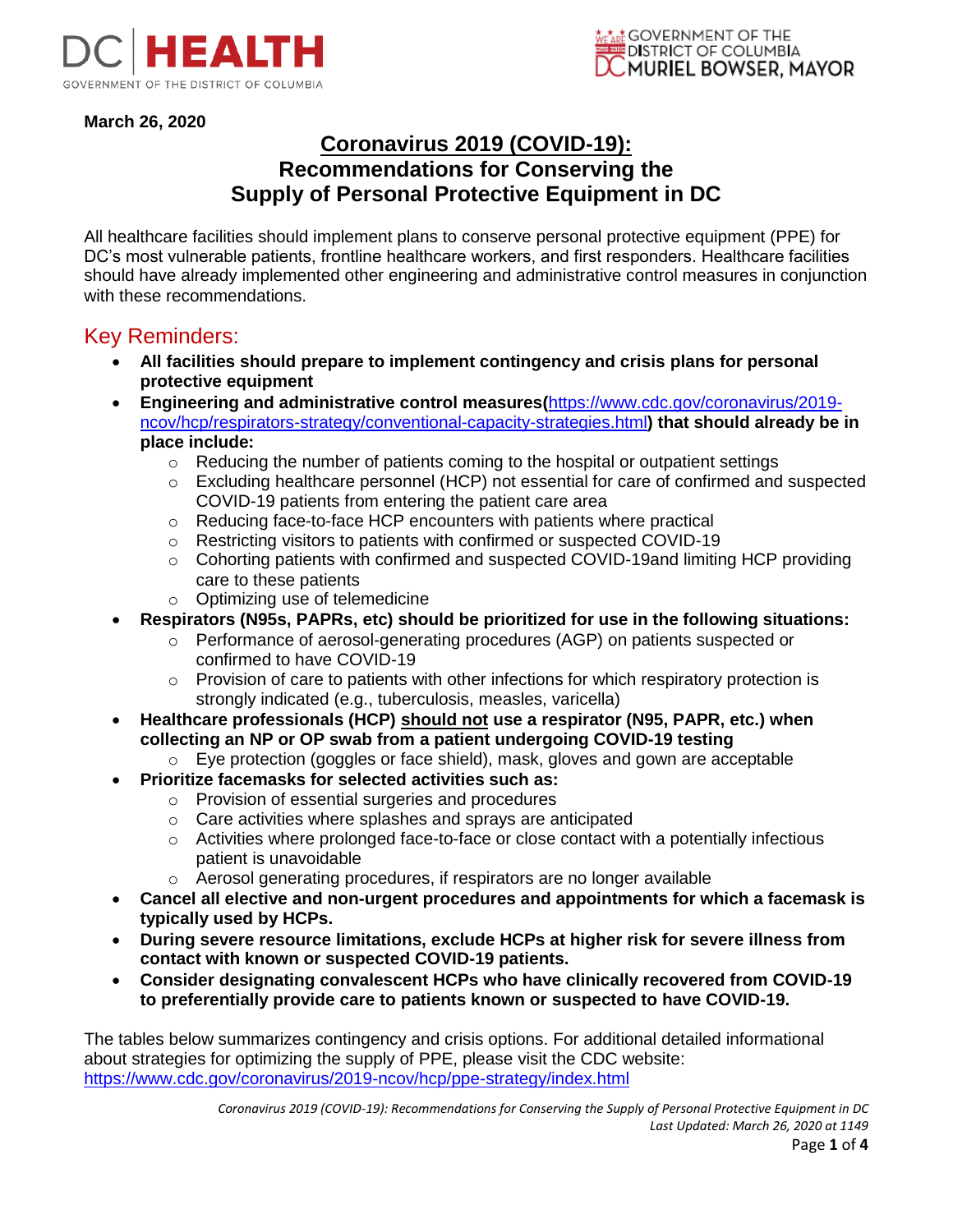

GOVERNMENT OF THE DISTRICT OF COLUMBIA



#### **Table-1: Recommendations to Optimize PPE Supply (adapted from CDC guidance:** https://www.cdc.gov/coronavirus/2019-ncov/hcp/ppe-strategy/index.html)

|                    | <b>Prioritize</b>                                                                                                                                                                                                                                                                                                                                                                                                      | <b>Extend or Reuse</b>                                                                                                                                                                                                                                                                                                                                                                                                                                                                                                                                                                                                          | <b>Seek Alternatives</b>                                                                                                                                                                                                                                                                                                                                                                                                                                                                                                                                                                                                                                    |
|--------------------|------------------------------------------------------------------------------------------------------------------------------------------------------------------------------------------------------------------------------------------------------------------------------------------------------------------------------------------------------------------------------------------------------------------------|---------------------------------------------------------------------------------------------------------------------------------------------------------------------------------------------------------------------------------------------------------------------------------------------------------------------------------------------------------------------------------------------------------------------------------------------------------------------------------------------------------------------------------------------------------------------------------------------------------------------------------|-------------------------------------------------------------------------------------------------------------------------------------------------------------------------------------------------------------------------------------------------------------------------------------------------------------------------------------------------------------------------------------------------------------------------------------------------------------------------------------------------------------------------------------------------------------------------------------------------------------------------------------------------------------|
| <b>Respirators</b> | Restrict respirators to aerosol generating procedures,<br>and also to infections for which respiratory protection is<br>strongly indicated (e.g., tuberculosis, measles,<br>varicella).<br>Restrict respirator use based upon distance from a<br>patient with suspected or known COVID-19 and use of<br>source control (Table-2).<br>Use re-useable respirators such as PAPRs/full face<br>elastomeric when available. | Consider extended use of N95 respirators when<br>providing care for cohorted patients with same<br>diagnosis.<br>Consider limited re-use of N95 respirators when<br>caring for patients with tuberculosis. If supply is<br>running low, consider for measles, varicella, and<br>COVID-19 patients. Please be aware of the<br>possibility of contact transmission with this option.<br>Consider using N95 respirators beyond the<br>manufacturer-designated shelf life for training or<br>fit testing. If supply is running low, consider use<br>when caring for patients with tuberculosis, measles,<br>varicella, or COVID-19. | Consider using respirators approved under standards<br>used in other countries that are similar to NIOSH-<br>approved N95 respirators.<br>When no respirators are left:<br>Consider engineering controls (expedient patient<br>isolation room approach; ventilated headboards).<br>Exclude HCP at higher risk for severe illness from<br>COVID-19 from contact with known or suspected<br>COVID-19 patients.<br>Designate convalescent HCP for provision of care<br>to known or suspected COVID-19 cases.                                                                                                                                                   |
| Facemasks          | Prioritize facemasks for selected activities such as:<br>For provision of essential surgeries and procedures<br>During care activities where splashes and sprays are<br>anticipated<br>During activities where prolonged face-to-face or close<br>contact with a potentially infectious patient is<br>unavoidable<br>For performing aerosol generating procedures, if<br>respirators are no longer available           | Consider implementation of extended use of<br>facemasks.<br>Consider implementation of limited re-use of<br>$\bullet$<br>medical and surgical masks. The facemask should<br>be removed and discarded if soiled, damaged, or<br>hard to breathe through.<br>Not all facemasks can be re-used. Facemasks with<br>elastic ear hooks may be more suitable for re-use.<br>Consider using facemasks beyond the<br>$\bullet$<br>manufacturer-designated shelf life during patient<br>care activities.                                                                                                                                  | Remove facemasks for visitors in public areas.<br>Restrict facemask to use by HCP, rather than<br>patients for source control<br>When no facemasks are available:<br>Exclude HCP at higher risk for severe illness from<br>COVID-19 from contact with known or suspected<br>COVID-19 patients.<br>Designate convalescent HCP for provision of care<br>to known or suspected COVID-19 cases.<br>Use face shield that covers the entire front (that extends<br>to the chin or below) and sides of the face with no<br>facemask.<br>Consider use of expedient patient isolation rooms for<br>risk reduction.<br>Consider use of a NIOSH ventilated headboards. |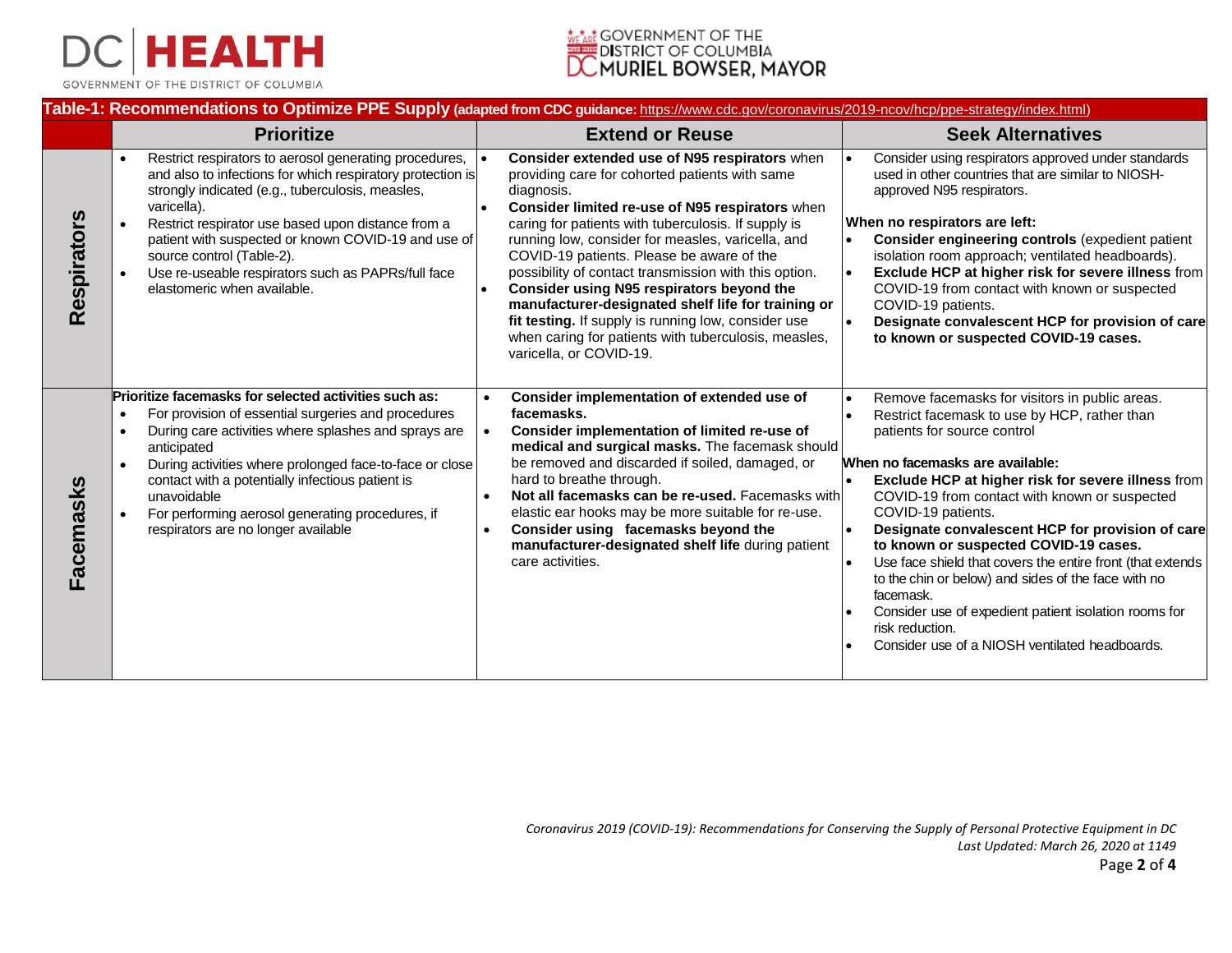

GOVERNMENT OF THE DISTRICT OF COLUMBIA

# <u>rtar</u> Government of the<br>DISTRICT OF COLUMBIA<br>**COMURIEL BOWSER, MAYOR**

#### **Table-1: Recommendations to Optimize PPE Supply (adapted from CDC guidance:** https://www.cdc.gov/coronavirus/2019-ncov/hcp/ppe-strategy/index.html)

|                | <b>Prioritize</b>                                                                                                                                                                                                                                                                                                                                                                                                                                                                                       | <b>Extend or Reuse</b>                                                                                                                                                                                                                                                                                                                                                                                                                                                                                                                                                                                                                                                                                                                                                                                                                                                                                                                                                                                                                                    | <b>Seek Alternatives</b>                                                                                                                                                                                                                                                                                                                                                                                                                                                                                                                                                                                                                                                                                                                                                                                                                                                                                                                                                                                                                                                         |
|----------------|---------------------------------------------------------------------------------------------------------------------------------------------------------------------------------------------------------------------------------------------------------------------------------------------------------------------------------------------------------------------------------------------------------------------------------------------------------------------------------------------------------|-----------------------------------------------------------------------------------------------------------------------------------------------------------------------------------------------------------------------------------------------------------------------------------------------------------------------------------------------------------------------------------------------------------------------------------------------------------------------------------------------------------------------------------------------------------------------------------------------------------------------------------------------------------------------------------------------------------------------------------------------------------------------------------------------------------------------------------------------------------------------------------------------------------------------------------------------------------------------------------------------------------------------------------------------------------|----------------------------------------------------------------------------------------------------------------------------------------------------------------------------------------------------------------------------------------------------------------------------------------------------------------------------------------------------------------------------------------------------------------------------------------------------------------------------------------------------------------------------------------------------------------------------------------------------------------------------------------------------------------------------------------------------------------------------------------------------------------------------------------------------------------------------------------------------------------------------------------------------------------------------------------------------------------------------------------------------------------------------------------------------------------------------------|
| Eye Protection | Prioritize eye protection for selected activities such as:<br>Care activities where splashes/sprays are anticipated,<br>which typically includes aerosol generating<br>procedures.<br>Activities where prolonged face-to-face contact with a<br>potentially infectious patient is unavoidable.<br>Consider use of PAPRs or full face elastomeric<br>respirators which have built-in eye protection.<br>Ensure there is appropriate cleaning and disinfection<br>after use.                              | Consider implementation of extended use of eye<br>protection.<br>Shift eye protection supplies from disposable to re-<br>usable devices (i.e., goggles and reusable face<br>shields).<br>Consider using eye protection devices beyond the<br>manufacturer-designated shelf life during patient care<br>activities.                                                                                                                                                                                                                                                                                                                                                                                                                                                                                                                                                                                                                                                                                                                                        | Consider using industrial or laboratory safety glasses<br>(must have extensions to cover the side of the eyes).<br>Exclude HCP at higher risk for severe illness from<br>۰.<br>COVID-19 from contact with known or suspected<br>COVID-19 patients.<br>Designate convalescent HCP for provision of care<br>to known or suspected COVID-19 cases.                                                                                                                                                                                                                                                                                                                                                                                                                                                                                                                                                                                                                                                                                                                                  |
| solation Gowns | Prioritize gowns for high-risk activities:<br>During care activities where splashes and sprays are<br>anticipated, which typically includes aerosol generating<br>procedures.<br>During high-contact patient care activities, such as dressing,<br>bathing/showering, transferring, providing hygiene, changing  .<br>linens, changing briefs or assisting with toileting, device care<br>or use, and wound care.<br>Surgical gowns should be prioritized for surgical and other<br>sterile procedures. | Consider shifting gown use towards cloth isolation<br>gowns (i.e., reusable, washable gowns).<br>Consider the use of coveralls.<br>Use expired gowns beyond manufacturer-designated<br>shelf life for training.<br>Use gowns or coveralls conforming to international<br>standards.<br>Consider extended use of isolation gowns (cloth<br>or disposable). The same gown can be worn by the<br>same HCP when interacting with more than one<br>patient known to be infected with the same infectious   •<br>disease when these patients are housed in the same $  \cdot  $<br>location (i.e., isolation cohort or isolation wing).<br>This should only be done if there are no<br>$\circ$<br>additional co-infectious diagnoses transmitted<br>by contact (such as Clostridioides difficile)<br>among patients.<br>If the gown becomes visibly soiled, it must be<br>removed and discarded.<br>Consider reuse of cloth (not disposable) isolation<br>gowns. Any gown that becomes visibly soiled during<br>patient care should be disposed of and cleaned. | Consider suspending use of gowns for endemic multidrug<br>I۰<br>resistant organisms (e.g., MRSA, ESBL-producing<br>organisms). Consult with DC Health if this option is needing<br>to be considered.<br>When no gowns are available, consider using gown<br>alternatives that have not been evaluated as effective.<br>Preferable features should include long sleeves and<br>closures (snaps, buttons) that can be fastened and<br>secured. Examples include:<br>Disposable laboratory coats<br>Reusable (washable) patient gowns<br>Reusable (washable) laboratory coats<br>Disposable aprons<br>Combinations of clothing: Combinations of pieces of clothing<br>can be considered for activities that may involve body fluids<br>and when there are no gowns available:<br>Long sleeve aprons in combination with long<br>$\circ$<br>sleeve patient gowns or laboratory coats<br>Open back gowns with long sleeve patient gowns<br>$\circ$<br>or laboratory coats<br>Sleeve covers in combination with aprons and<br>$\circ$<br>long sleeve patient gowns or laboratory coats |